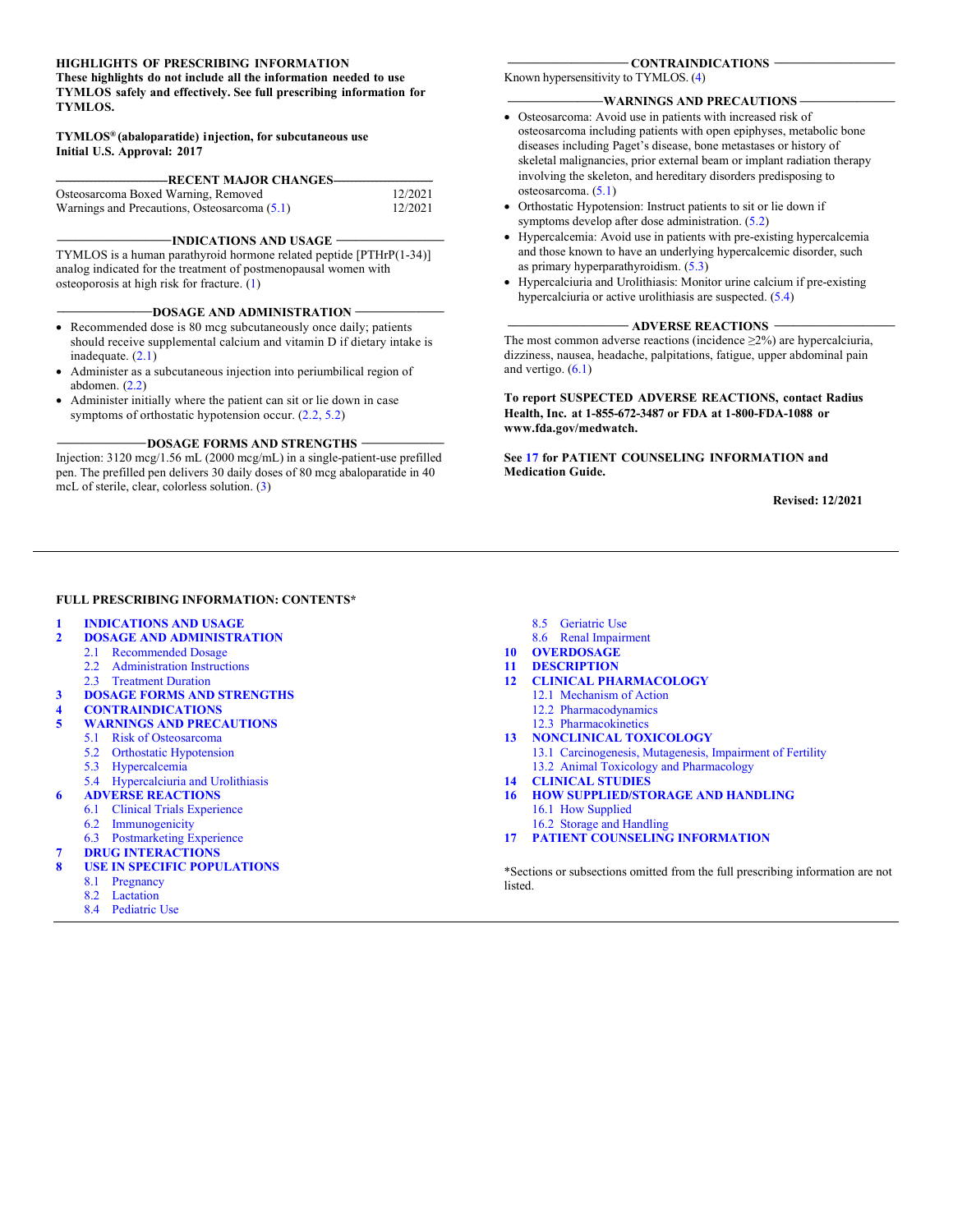# **FULL PRESCRIBING INFORMATION**

# <span id="page-1-2"></span>**1 INDICATIONS AND USAGE**

TYMLOS is indicated for the treatment of postmenopausal women with osteoporosis at high risk for fracture defined as a history of osteoporotic fracture, multiple risk factors for fracture, or patients who have failed or are intolerant to other available osteoporosis therapy. In postmenopausal women with osteoporosis, TYMLOS reduces the risk of vertebral fractures and nonvertebral fractures *[see Clinical Studies (14)]*.

# <span id="page-1-3"></span>**2 DOSAGE AND ADMINISTRATION**

#### <span id="page-1-4"></span><span id="page-1-0"></span>**2.1 Recommended Dosage**

- The recommended dosage of TYMLOS is 80 mcg subcutaneously once daily.
- Patients should receive supplemental calcium and vitamin D if dietary intake is inadequate.

#### <span id="page-1-5"></span><span id="page-1-1"></span>**2.2 Administration Instructions**

- Administer TYMLOS as a subcutaneous injection into the periumbilical region of the abdomen. Rotate the site of the injection every day and administer at approximately the same time every day. Do not administer intravenously or intramuscularly.
- Administer the first several doses where the patient can sit or lie down if necessary, in case symptoms of orthostatic hypotension occur *[see Warnings and Precautions (5.2) and Adverse Reactions (6.1)].*
- TYMLOS is a clear and colorless solution. Visually inspect TYMLOS for particulate matter and discoloration prior to administration. Do not use if solid particles appear or if the solution is cloudy or colored.
- Provide appropriate training and instruction to patients and caregivers on the proper use of the TYMLOS pen.

### **2.3 Treatment Duration**

• The safety and efficacy of TYMLOS have not been evaluated beyond 2 years of treatment. Use of the drug for more than 2 years during a patient's lifetime is not recommended.

# <span id="page-1-6"></span>**3 DOSAGE FORMS AND STRENGTHS**

Injection: 3120 mcg/1.56 mL (2000 mcg/mL) in a single-patient-use prefilled pen. The prefilled pen delivers 30 doses of TYMLOS, each containing 80 mcg of abaloparatide in 40 mcL of a sterile, clear, colorless solution.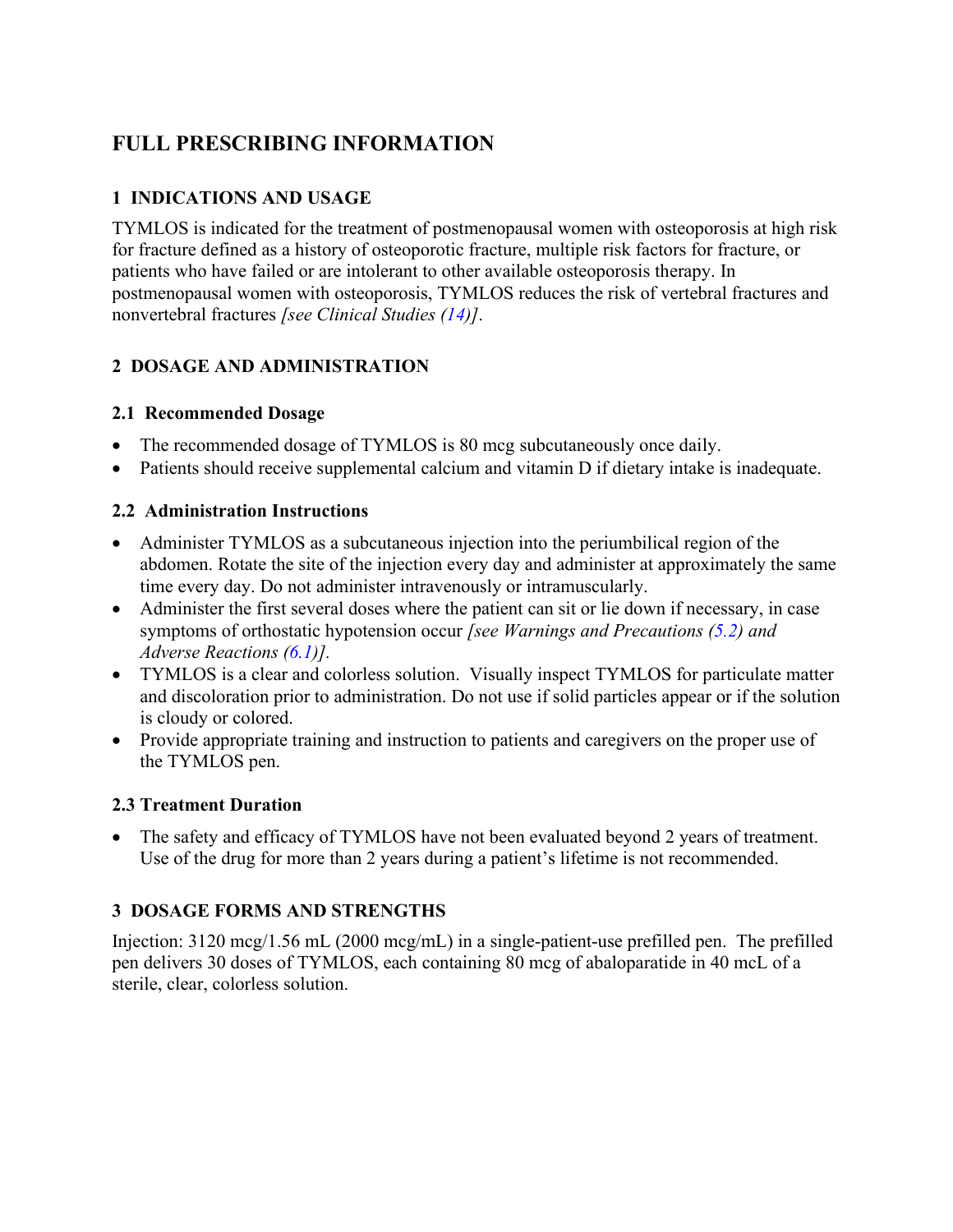### <span id="page-2-0"></span>**4 CONTRAINDICATIONS**

TYMLOS is contraindicated in patients with a history of systemic hypersensitivity to abaloparatide or to any component of the product formulation. Reactions have included anaphylaxis, dyspnea and urticaria *[see Adverse Reactions (6.3)]*.

### <span id="page-2-1"></span>**5 WARNINGS AND PRECAUTIONS**

#### <span id="page-2-2"></span>**5.1 Risk of Osteosarcoma**

Abaloparatide caused a dose-dependent increase in the incidence of osteosarcoma in male and female rats after subcutaneous administration at exposures 4 to 28 times the human exposure at the clinical dose of 80 mcg *[see Nonclinical Toxicology (13.1)].* It is unknown whether TYMLOS will cause osteosarcoma in humans*.*

Osteosarcoma has been reported in patients treated with a PTH-analog in the post marketing setting; however, an increased risk of osteosarcoma has not been observed in observational studies in humans. There are limited data assessing the risk of osteosarcoma beyond 2 years of TYMLOS and/or use of a PTH-analog *[see Dosage and Administration (2.3) and Nonclinical Toxicology (13.1)]*.

Avoid TYMLOS use in patients with (these patients are at increased baseline risk of osteosarcoma):

- Open epiphyses (pediatric and young adult patients) (TYMLOS is not approved in pediatric patients) *[see Use in Specific Populations (8.4)]*.
- Metabolic bone diseases other than osteoporosis, including Paget's disease of the bone.
- Bone metastases or a history of skeletal malignancies.
- Prior external beam or implant radiation therapy involving the skeleton.
- Hereditary disorders predisposing to osteosarcoma.

### <span id="page-2-3"></span>**5.2 Orthostatic Hypotension**

Orthostatic hypotension may occur with TYMLOS, typically within 4 hours of injection. Associated symptoms may include dizziness, palpitations, tachycardia or nausea, and may resolve by having the patient lie down. For the first several doses, TYMLOS should be administered where the patient can sit or lie down if necessary *[see Adverse Reactions (6.1)]*.

### <span id="page-2-4"></span>**5.3 Hypercalcemia**

TYMLOS may cause hypercalcemia. TYMLOS is not recommended in patients with preexisting hypercalcemia or in patients who have an underlying hypercalcemic disorder, such as primary hyperparathyroidism, because of the possibility of exacerbating hypercalcemia *[see Adverse Reactions (6.1)].*

#### <span id="page-2-5"></span>**5.4 Hypercalciuria and Urolithiasis**

TYMLOS may cause hypercalciuria. It is unknown whether TYMLOS may exacerbate urolithiasis in patients with active or a history of urolithiasis. If active urolithiasis or pre-existing hypercalciuria is suspected, measurement of urinary calcium excretion should be considered *[see Adverse Reactions (6.1)].*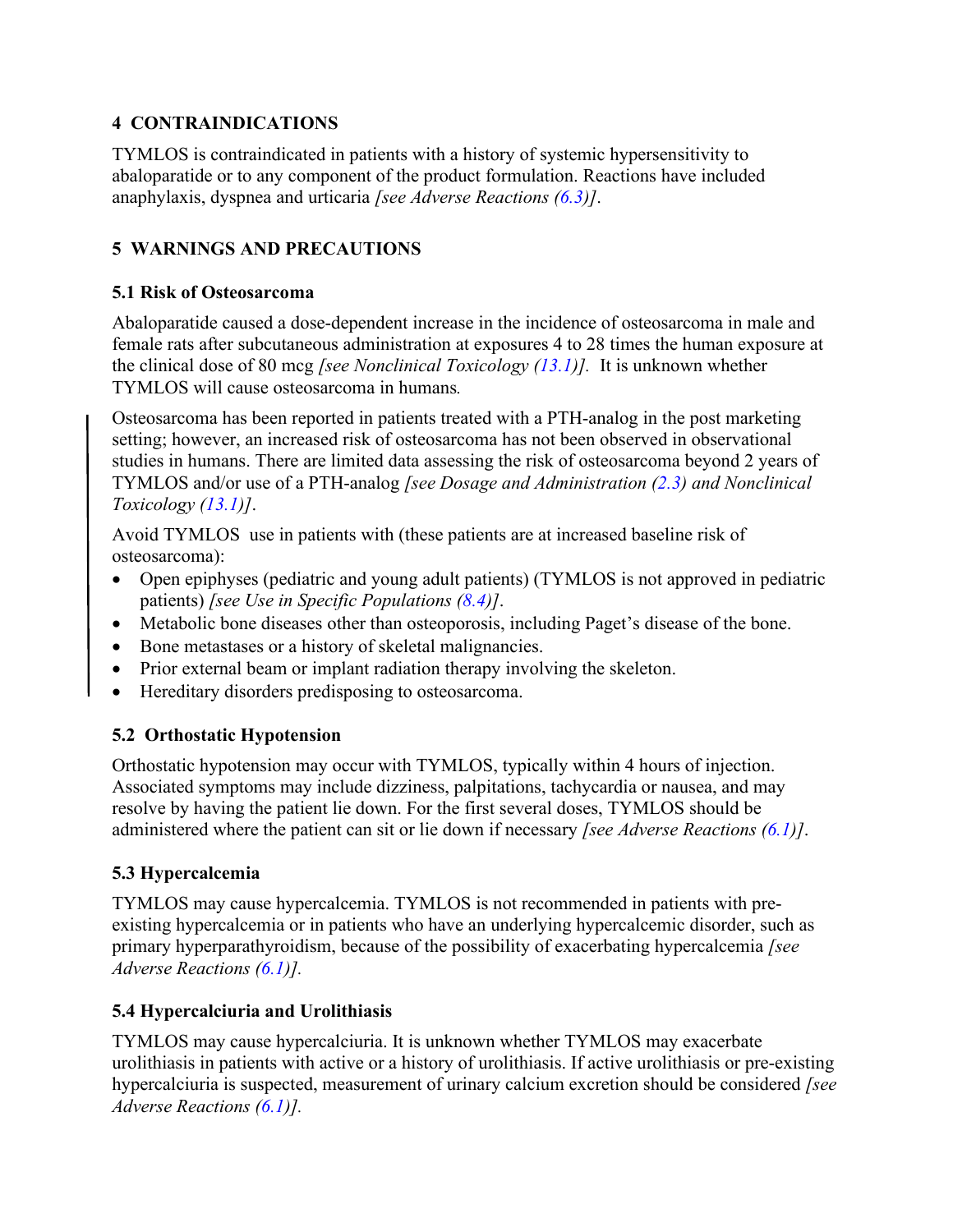#### <span id="page-3-0"></span>**6 ADVERSE REACTIONS**

The following adverse reactions are described in greater detail in other sections:

- Orthostatic Hypotension *[see Warnings and Precautions (5.2)]*
- Hypercalcemia *[see Warnings and Precautions (5.3)]*
- Hypercalciuria and Urolithiasis *[see Warnings and Precautions (5.4)]*

#### <span id="page-3-1"></span>**6.1 Clinical Trials Experience**

Because clinical studies are conducted under widely varying conditions, adverse reaction rates observed in the clinical studies of a drug cannot be directly compared to rates in the clinical studies of another drug and may not reflect the rates observed in practice.

#### Postmenopausal Women with Osteoporosis

The safety of TYMLOS was evaluated in a randomized, multicenter, double-blind, placebocontrolled clinical trial in postmenopausal women with osteoporosis aged 49 to 86 years (mean age 69 years) who were randomized to receive 80 mcg of TYMLOS ( $N = 824$ ) or placebo (N = 821), given subcutaneously once daily for 18 months *[see Clinical Studies (14)]*.

In this study, the incidence of all-cause mortality was 0.4% in the TYMLOS group and 0.6% in the placebo group. The incidence of serious adverse events was 10% in the TYMLOS group and 11% in the placebo group. The percentage of patients who discontinued study drug due to adverse events was 10% in the TYMLOS group and 6% in the placebo group. The most common adverse reactions leading to study drug discontinuation in the TYMLOS group were nausea  $(2\%)$ , dizziness  $(1\%)$ , headache  $(1\%)$ , and palpitations  $(1\%)$ .

[Table 1](#page-4-0) shows the most common adverse reactions in the trial. These adverse reactions were generally not present at baseline, occurred more commonly with TYMLOS than with placebo, and occurred in at least 2% of the patients treated with TYMLOS.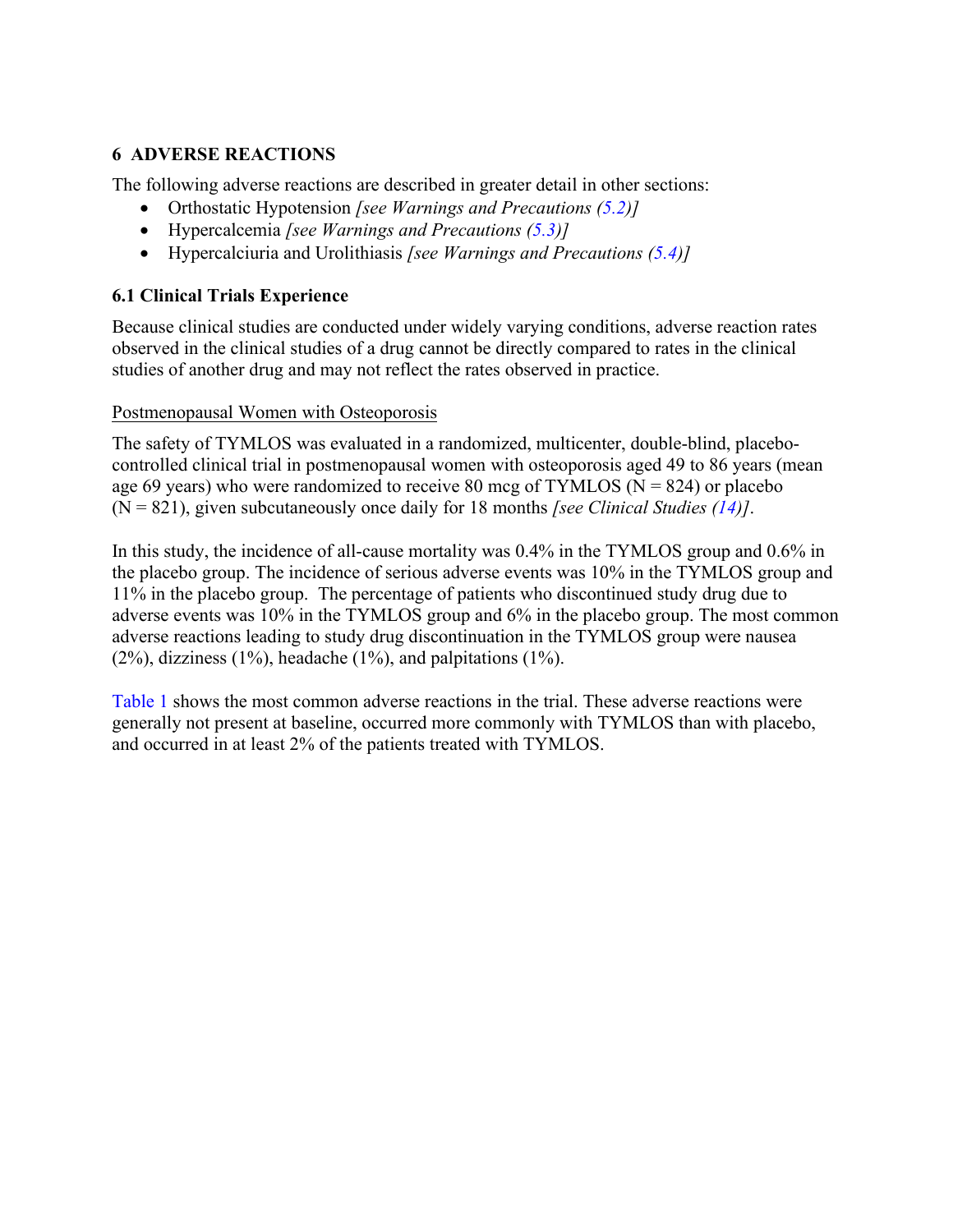| Preferred term       | <b>TYMLOS</b><br>$(N=822)$<br>(%) | <b>Placebo</b><br>$(N=820)$<br>(%) |
|----------------------|-----------------------------------|------------------------------------|
| Hypercalciuria       | 11                                |                                    |
| <b>Dizziness</b>     | 10                                |                                    |
| Nausea               | 8                                 | 2                                  |
| Headache             | 8                                 |                                    |
| Palpitations         | ς                                 | 0.4                                |
| Fatigue              | 3                                 |                                    |
| Abdominal pain upper | 3                                 |                                    |
| Vertigo              | ◠                                 |                                    |

<span id="page-4-0"></span>**Table 1: Common Adverse Reactions Reported in Postmenopausal Women with Osteoporosis\***

\* Adverse reactions reported in  $\geq$ 2% of TYMLOS-treated patients.

#### Orthostatic Hypotension

In the clinical trial of women with postmenopausal osteoporosis, the incidence of orthostatic blood pressure decline  $\geq 20$  mmHg systolic or  $\geq 10$  mmHg diastolic at 1 hour after the first injection was 4% in the TYMLOS group and 3% in the placebo group. At later time points the incidence was generally similar between the treatment groups. Adverse reactions of orthostatic hypotension were reported in 1% of patients receiving TYMLOS and 0.5% of patients receiving placebo. Dizziness was reported by more TYMLOS-treated patients (10%) compared to placebo (6%) *[see Warnings and Precautions (5.2)].*

#### Tachycardia

In women with postmenopausal osteoporosis, adverse reactions of tachycardia, including sinus tachycardia, were reported in 2% of patients receiving TYMLOS and 1% of patients in the placebo group. In 5 of the 13 patients receiving TYMLOS who experienced tachycardia, symptoms occurred within 1 hour of administration. TYMLOS has been associated with a dosedependent increase in heart rate which developed within 15 minutes after injection and resolved in about 6 hours *[see Clinical Pharmacology (12.2)*].

#### Injection Site Reactions

During the first month of the trial, injection site reactions were assessed daily one-hour after injection. TYMLOS had a higher incidence than placebo of injection site redness (58% vs. 28%), edema (10% vs. 3%) and pain (9% vs. 7%). Severe redness, severe edema, and severe pain were reported among 2.9%, 0.4%, and 0.4% of the TYMLOS-treated patients.

#### Laboratory Abnormalities

#### *Hypercalcemia*

In the clinical trial of women with postmenopausal osteoporosis, TYMLOS caused increases in serum calcium concentrations *[see Warnings and Precautions (5.3)]*. The incidence of hypercalcemia, defined as albumin-corrected serum calcium ≥10.7 mg/dL at 4 hours following injection at any visit was 3% in TYMLOS-treated patients and 0.1% with placebo. Pre-dose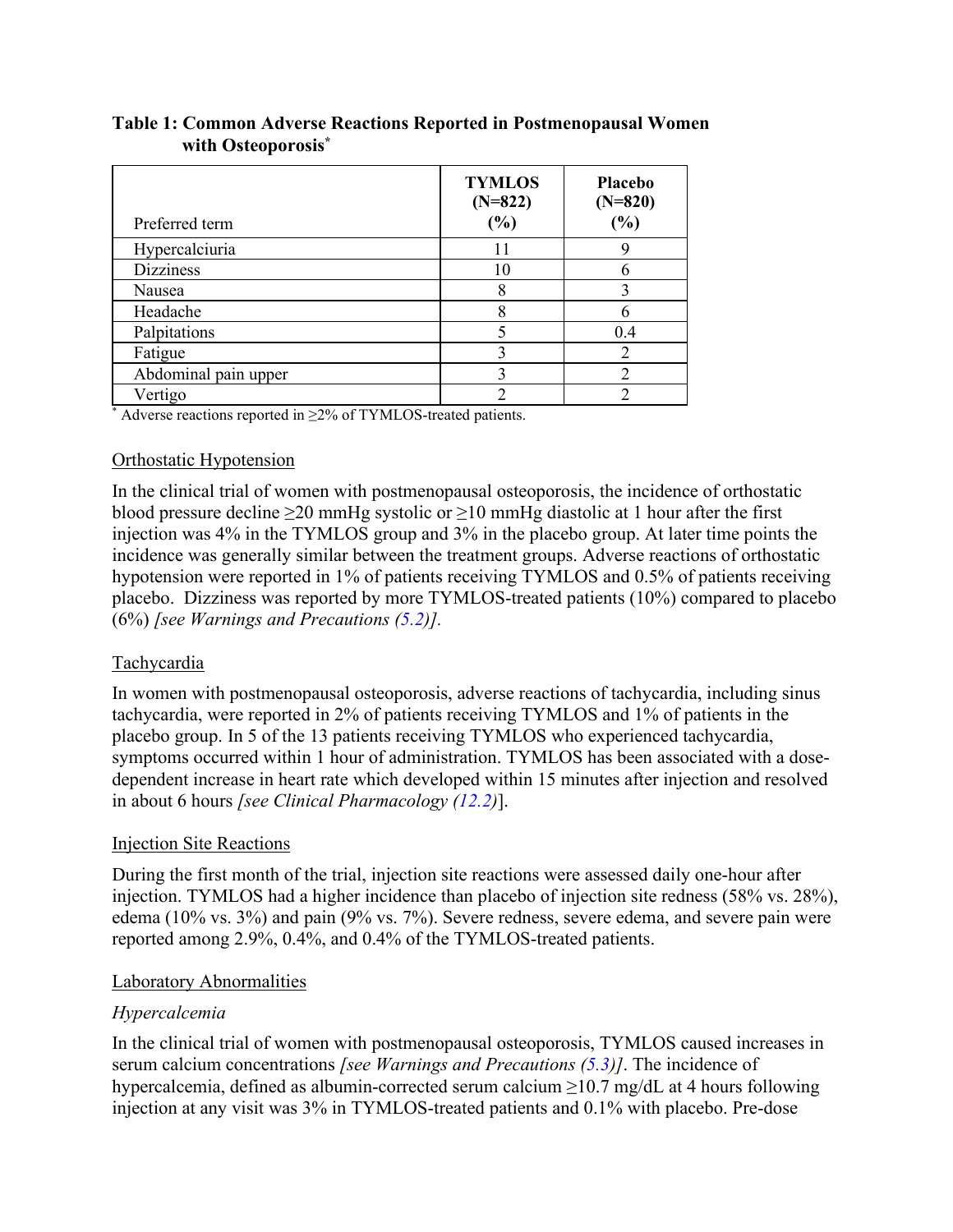serum calcium was similar to baseline in both groups. There were 2 (0.2%) TYMLOS-treated patients and no placebo-treated patients who discontinued from the study due to hypercalcemia. The incidence of hypercalcemia with TYMLOS was higher in patients with mild or moderate renal impairment (4%) compared to patients with normal renal function (1%).

#### *Increases in Serum Uric Acid*

TYMLOS increased serum uric acid concentrations. In the postmenopausal osteoporosis trial, among patients with normal baseline uric acid concentrations, 25% of patients in the TYMLOS group and 6% of patients in the placebo group had at least one post-baseline concentration above the normal range. The hyperuricemia observed in TYMLOS-treated patients was not associated with an increase in adverse reactions of gout or arthralgia over that observed with placebo.

#### *Hypercalciuria and Urolithiasis*

In the clinical trial of women with postmenopausal osteoporosis, the overall incidence of urine calcium:creatinine ratio  $>400$  mg/g was higher with TYMLOS than with placebo (20% vs 15%, respectively). Urolithiases were reported in 2.1% of TYMLOS-treated patients and 1.7% of placebo-treated patients.

#### Adverse Reactions from the Extension Study in Postmenopausal Women with Osteoporosis

Following 18 months of treatment with TYMLOS or placebo, 1139 women transitioned to treatment with alendronate 70 mg administered orally once weekly. The incidence of adverse events occurring during alendronate treatment was similar in patients with prior placebo or TYMLOS therapy *[see Clinical Studies (14)]*.

### <span id="page-5-0"></span>**6.2 Immunogenicity**

As with all therapeutic proteins, there is potential for immunogenicity. The detection of antibody formation is highly dependent on the sensitivity and specificity of the assay. Additionally, the observed incidence of antibody (including neutralizing antibody) positivity in an assay may be influenced by several factors including assay methodology, sample handling, timing of sample collection, concomitant medications, and underlying disease. For these reasons, comparison of the incidence of antibodies to TYMLOS in the studies described below with the incidence of antibodies in other studies or to other products may be misleading.

Of the patients receiving TYMLOS for 18 months, 49% (300/610) developed anti-abaloparatide antibodies, of these, 68% (201/297) developed neutralizing antibodies to abaloparatide. Of the patients with anti-abaloparatide antibodies tested for cross-reactivity, 2.3% (7/298) developed cross-reactivity to PTHrP, 43% (3/7) developed neutralizing antibodies to PTHrP, and 0% (0/298) developed cross-reactive antibodies to PTH. Antibody formation did not appear to have any clinically significant impact on safety or efficacy endpoints, including bone mineral density (BMD) response, fracture reduction, or adverse events.

Most of the patients with anti-abaloparatide antibodies during treatment with TYMLOS, 85% (256/300), had follow-up antibody measurements six months after completion of TYMLOS therapy. Among these patients, 56% (143/256) remained antibody positive.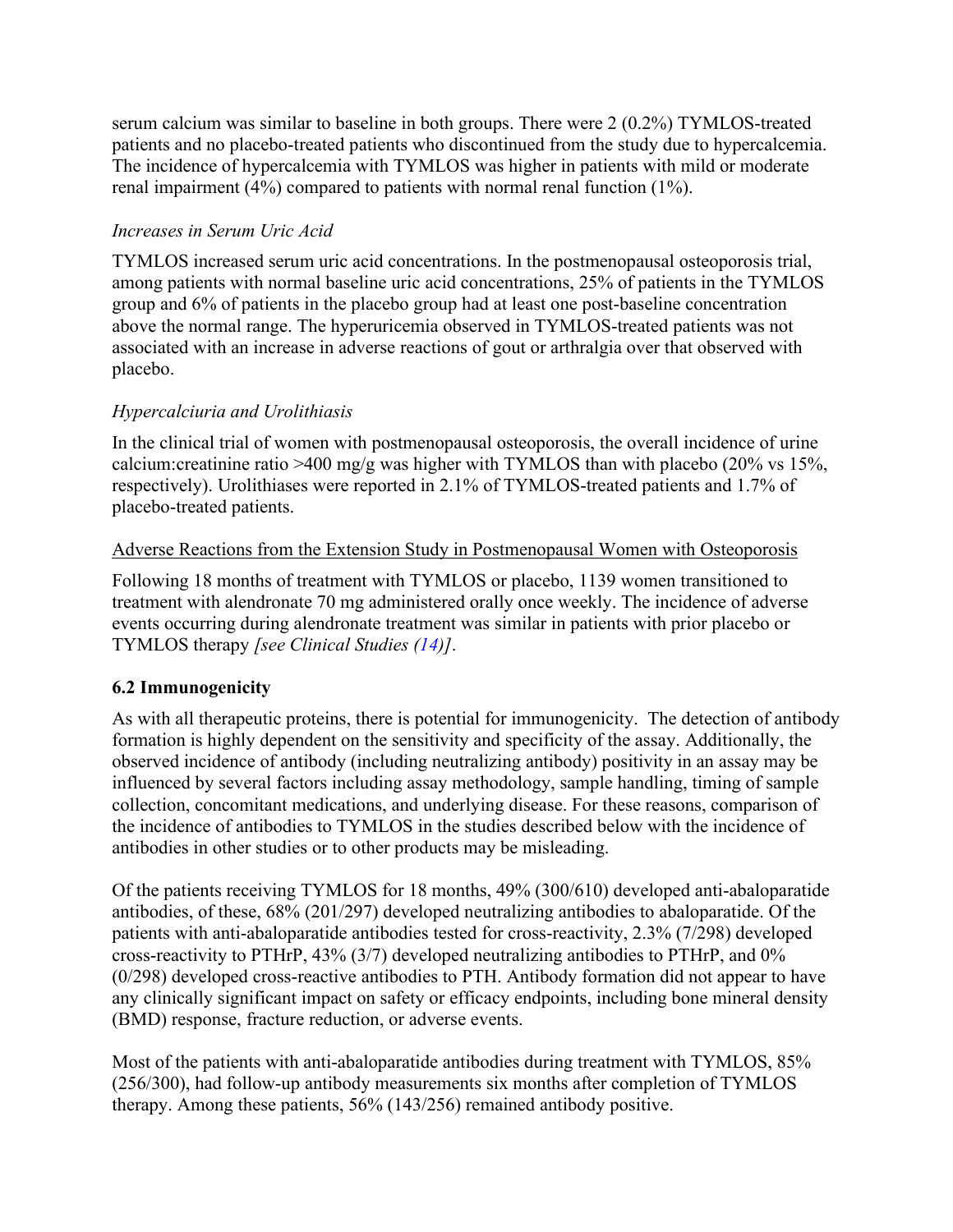#### <span id="page-6-0"></span>**6.3 Postmarketing Experience**

The following adverse reactions have been identified during the post-approval use of TYMLOS. Because these reactions are reported voluntarily from a population of uncertain size, it is not always possible to reliably estimate their frequency or establish a causal relationship to drug exposure.

- Abdominal distension, abdominal pain
- Constipation, diarrhea, vomiting
- Asthenia, lethargy, malaise
- Insomnia
- Hypersensitivity and anaphylactic reactions, dyspnea (in the context of allergic reactions)
- Pruritus, rash
- Generalized pain and pain in bone, joint, back, and extremity
- Muscle spasms of the leg and back
- Injection site reactions including bruising, hemorrhage, pruritus, and rash

#### <span id="page-6-1"></span>**7 DRUG INTERACTIONS**

No specific drug-drug interaction studies have been performed *[see Clinical Pharmacology (12.3)].*

### <span id="page-6-2"></span>**8 USE IN SPECIFIC POPULATIONS**

#### <span id="page-6-3"></span>**8.1 Pregnancy**

#### Risk Summary

TYMLOS is not indicated for use in females of reproductive potential. There are no human data with TYMLOS use in pregnant women to inform any drug associated risks. Animal reproduction studies with abaloparatide have not been conducted.

#### <span id="page-6-4"></span>**8.2 Lactation**

#### Risk Summary

TYMLOS is not indicated for use in females of reproductive potential. There is no information on the presence of abaloparatide in human milk, the effects on the breastfed infant, or the effects on milk production.

#### <span id="page-6-5"></span>**8.4 Pediatric Use**

Safety and effectiveness of TYMLOS have not been established in pediatric patients. TYMLOS is not recommended for use in pediatric patients with open epiphyses or hereditary disorders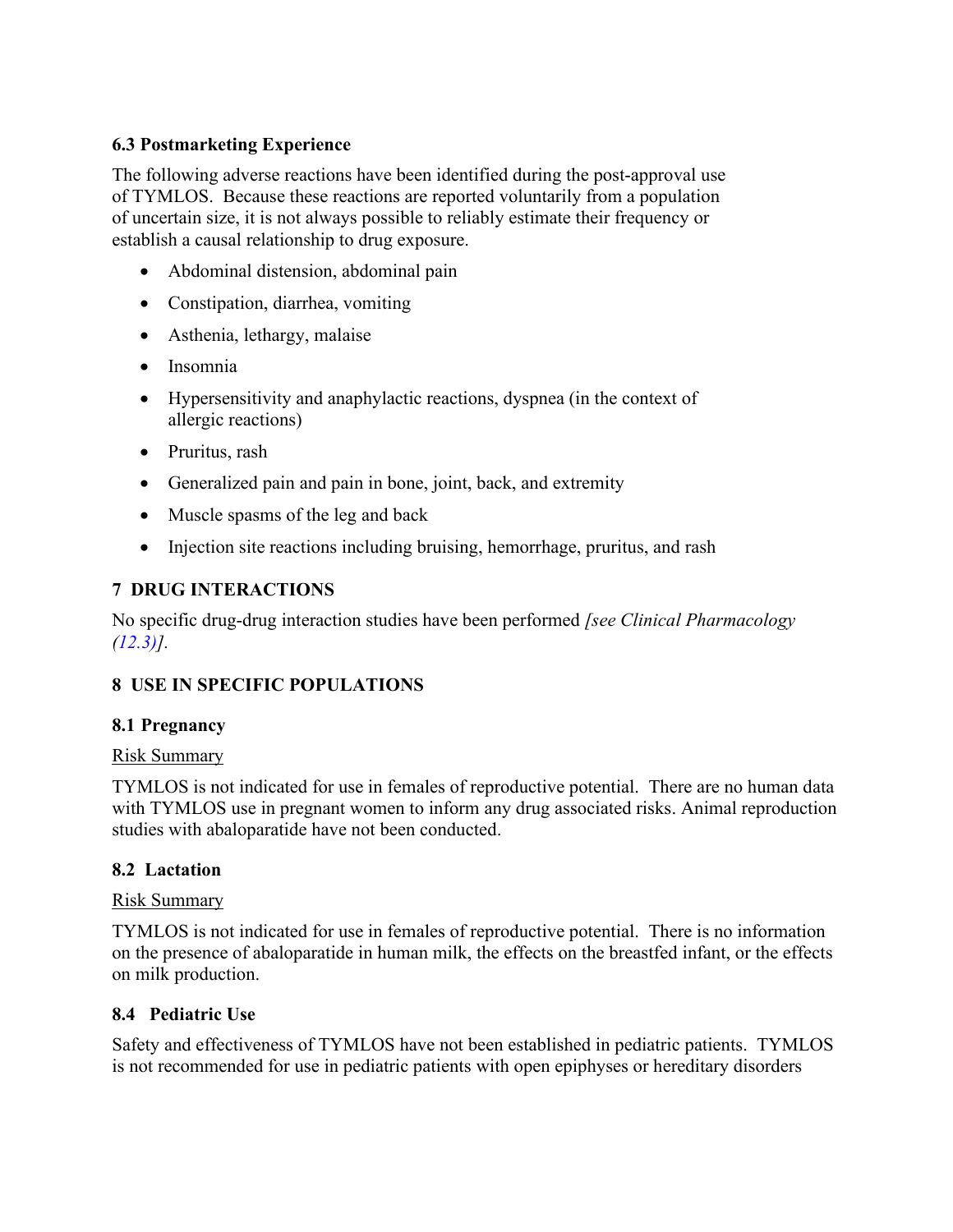predisposing to osteosarcoma because of an increased baseline risk of osteosarcoma *[see Warnings and Precautions (5.1)].*

# <span id="page-7-0"></span>**8.5 Geriatric Use**

Of the total number of patients in the postmenopausal osteoporosis clinical studies of TYMLOS, 82% were age 65 years and over, and 19% were age 75 years and over. No overall differences in safety or effectiveness were observed between these subjects and younger subjects, but greater sensitivity of some older individuals cannot be ruled out.

# <span id="page-7-1"></span>**8.6 Renal Impairment**

No dosage adjustment is required for patients with mild, moderate, or severe renal impairment. A study of a single dose of TYMLOS 80 mcg given subcutaneously was conducted in subjects with normal renal function or mild, moderate, or severe renal impairment. The maximal concentration  $(C<sub>max</sub>)$  and area under the concentration-time curve (AUC) of abaloparatide increased 1.4- and 2.1-fold, respectively, in subjects with severe renal impairment, compared to subjects with normal renal function. Patients with severe renal impairment may have increased abaloparatide exposure that may increase the risk of adverse reactions; therefore, monitor for adverse reactions *[see Clinical Pharmacology (12.3)].*

# <span id="page-7-2"></span>**10 OVERDOSAGE**

In a clinical study, accidental overdose was reported in a patient who received 400 mcg in one day (5 times the recommended clinical dose); dosing was temporarily interrupted. The patient experienced asthenia, headache, nausea, and vertigo. Serum calcium was not assessed on the day of the overdose, but on the following day the patient's serum calcium was within the normal range. The effects of overdose may include hypercalcemia, nausea, vomiting, dizziness, tachycardia, orthostatic hypotension, and headache.

### Overdosage Management

There is no specific antidote for TYMLOS. Treatment of suspected overdose should include discontinuation of TYMLOS, monitoring of serum calcium and phosphorus, and implementation of appropriate supportive measures, such as hydration. Based on the molecular weight, plasma protein binding and volume of distribution, abaloparatide is not expected to be dialyzable.

### <span id="page-7-3"></span>**11 DESCRIPTION**

TYMLOS injection for subcutaneous administration contains abaloparatide, a synthetic 34 amino acid peptide. Abaloparatide is an analog of human parathyroid hormone related peptide, PTHrP(1-34). It has 41% homology to hPTH(1-34) (human parathyroid hormone 1-34) and 76% homology to hPTHrP(1-34) (human parathyroid hormone-related peptide 1-34).

Abaloparatide has a molecular formula of  $C_{174}$  H<sub>300</sub> N<sub>56</sub> O<sub>49</sub> and a molecular weight of 3961 daltons with the amino acid sequence shown below:

Ala-Val-Ser-Glu-His-Gln-Leu-Leu-His-Asp-Lys-Gly-Lys-Ser-Ile-Gln-Asp-Leu-Arg-Arg-Arg-Glu-Leu-Leu-Glu-Lys-Leu-Leu-Aib-Lys-Leu-His-Thr-Ala-NH2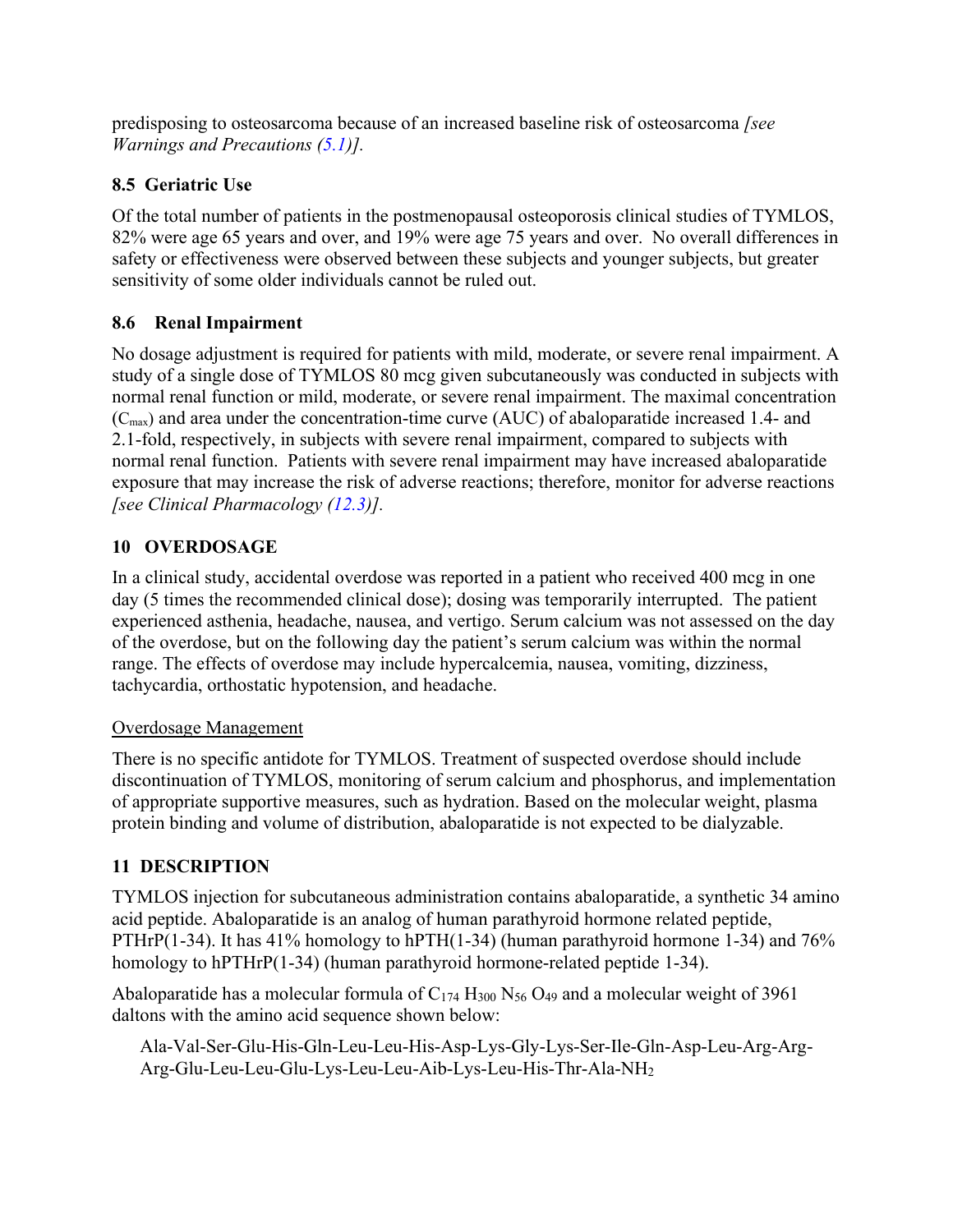TYMLOS injection is supplied as a sterile, colorless, clear solution in a glass cartridge which is pre-assembled into a disposable single-patient-use pen. The pen is intended to deliver 30 once daily abaloparatide doses of 80 mcg in 40 mcL. Each cartridge contains 1.56 mL of TYMLOS solution. Each mL contains 2000 mcg abaloparatide and the following inactive ingredients: 5 mg phenol, 5.08 mg sodium acetate trihydrate, 6.38 mg acetic acid, and water for injection.

# <span id="page-8-0"></span>**12 CLINICAL PHARMACOLOGY**

### <span id="page-8-1"></span>**12.1 Mechanism of Action**

Abaloparatide is a PTHrP(1-34) analog which acts as an agonist at the PTH1 receptor (PTH1R). This results in activation of the cAMP signaling pathway in target cells. Once-daily administration of abaloparatide stimulates new bone formation on trabecular and cortical bone surfaces by stimulation of osteoblastic activity. In rats and monkeys, abaloparatide had an anabolic effect on bone, demonstrated by increases in BMD and bone mineral content (BMC) that correlated with increases in bone strength at vertebral and/or nonvertebral sites *[see Nonclinical Toxicology (13.2)].*

# <span id="page-8-2"></span>**12.2 Pharmacodynamics**

### Effects on Markers of Bone Turnover

A dose-finding study of abaloparatide administered once daily for 24 weeks demonstrated a dose-response relationship for BMD and bone formation markers.

Daily administration of TYMLOS to postmenopausal women with osteoporosis in clinical studies increased the bone formation marker serum procollagen type I N-propeptide (PINP). The increase in PINP levels peaked at Month 1 at 93% above baseline then decreased slowly over time. The increase in PINP was maintained above baseline throughout the treatment duration. At Month 18, PINP concentrations were approximately 45% above baseline. The increase in the bone resorption marker serum collagen type I cross-linked C-telopeptide (sCTX) peaked at Month 3 at 43% above baseline then decreased to 20% above baseline by Month 18.

### Cardiac Electrophysiology

A 4-way cross-over thorough QT/QTc study was conducted in 55 healthy subjects who received single doses of placebo, subcutaneous doses of abaloparatide at 80 mcg and 240 mcg (three times the recommended dose), and moxifloxacin 400 mg orally. Abaloparatide increased heart rate, with a mean peak increase of 15 beats per minute (bpm) and 20 bpm at the first time point (15 minutes) after dosing with 80 mcg and 240 mcg, respectively. There were no clinically meaningful effects of abaloparatide on QTcI (individually corrected QT intervals) or cardiac electrophysiology.

### <span id="page-8-3"></span>**12.3 Pharmacokinetics**

Following seven days of subcutaneous administration of abaloparatide 80 mcg, the mean (SD) abaloparatide exposure was 812 (118) pg/mL for  $C_{\text{max}}$  and 1622 (641) pg·hr/mL for AUC<sub>0-24</sub>.

Figure 1 below shows the mean (SD) abaloparatide pharmacokinetic profile in postmenopausal women  $(N = 8)$  on Day 7.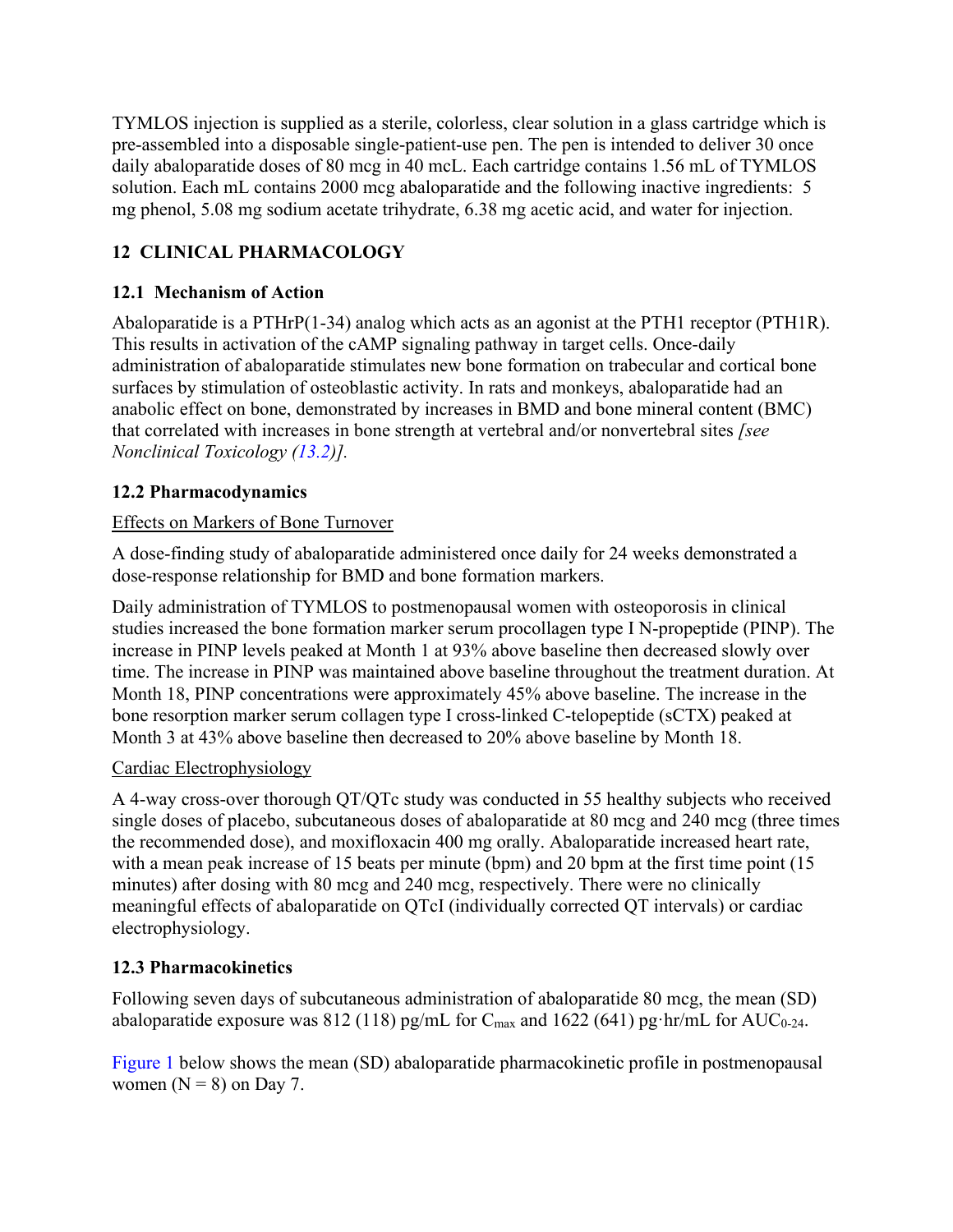

**Figure 1. Mean Abaloparatide Pharmacokinetic Profile in Postmenopausal Women on Day 7**

#### Absorption

The median (range) time to peak concentration of abaloparatide 80 mcg was 0.51 hr (0.25 to 0.52 hr) following subcutaneous administration. The absolute bioavailability of abaloparatide in healthy women after subcutaneous administration of an 80 mcg dose was 36%.

#### **Distribution**

The *in vitro* plasma protein binding of abaloparatide was approximately 70%. The volume of distribution was approximately 50 L.

#### Elimination

The mean (SD) half-life of abaloparatide is 1.7 (0.7) hrs. The peptide fragments are primarily eliminated through renal excretion.

#### Metabolism

No specific metabolism or excretion studies have been performed with TYMLOS. The metabolism of abaloparatide is consistent with non-specific proteolytic degradation into smaller peptide fragments, followed by elimination by renal clearance.

#### Specific Populations

#### *Geriatric Patients*

No age-related differences in abaloparatide pharmacokinetics were observed in postmenopausal women ranging from 49 to 86 years of age.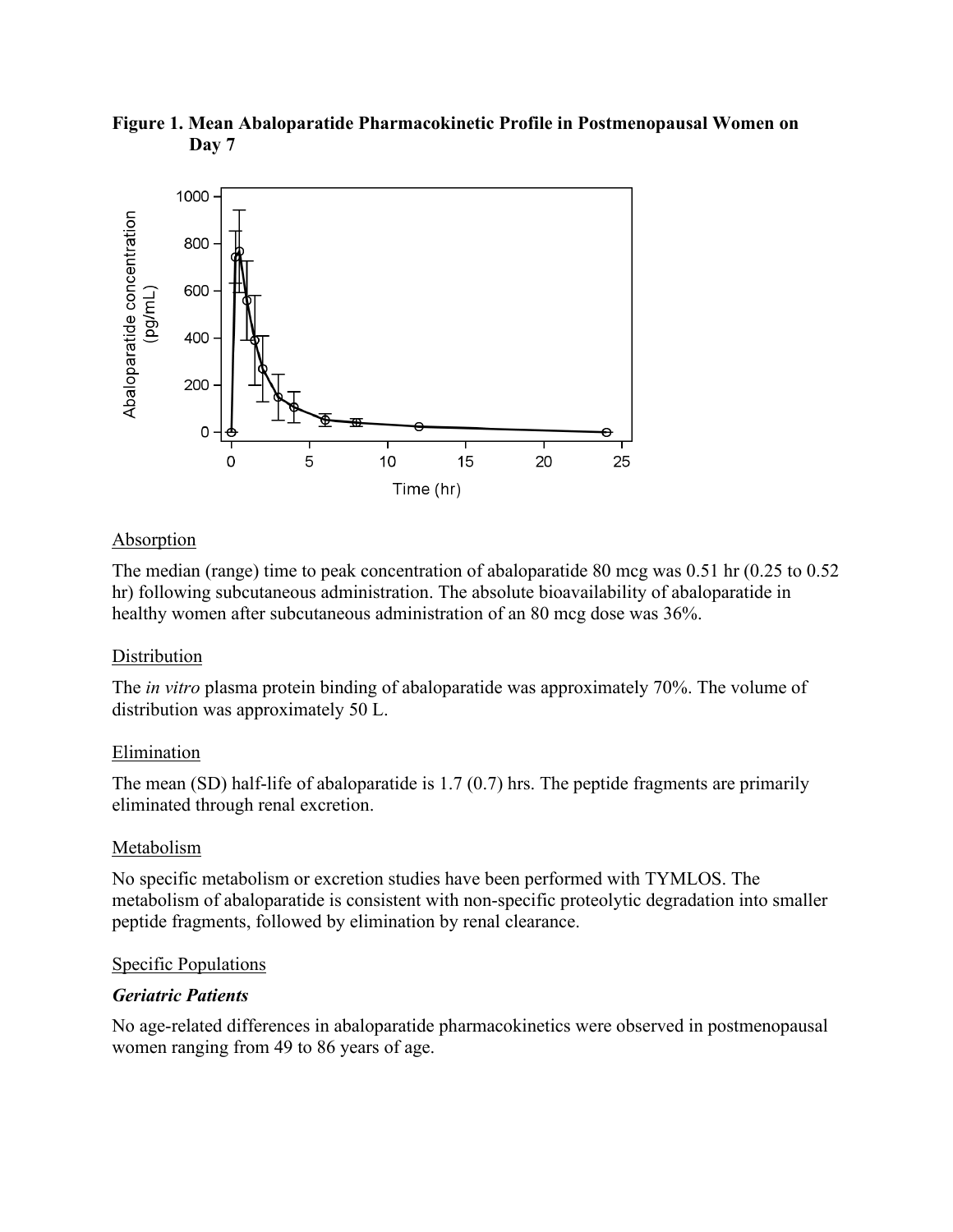#### *Race*

No differences in abaloparatide pharmacokinetics based on race were observed in clinical trials.

### *Patients with Renal Impairment*

A single 80 mcg subcutaneous dose of abaloparatide was administered to male and female patients with renal impairment: 8 patients with mild renal impairment (CLCr 60 to 89 mL/min), 7 patients with moderate renal impairment (CLCr 30 to 59 mL/min), 8 patients with severe renal impairment (CLCr 15 to 29 mL/min), and 8 healthy subjects with normal renal function (CLCr 90 or greater mL/min) matched by sex, age, and body mass index (BMI). Abaloparatide  $C_{\text{max}}$ increased 1.0-, 1.3-, and 1.4-fold in patients with mild, moderate, and severe renal impairment, compared to the healthy subjects with normal renal function. Abaloparatide AUC increased 1.2-, 1.7-, and 2.1-fold in patients with mild, moderate, and severe renal impairment, compared to the healthy subjects with normal renal function. Patients undergoing dialysis were not included in the study.

#### Drug Interactions

*In vitro* studies showed that abaloparatide, at therapeutic concentrations, does not inhibit or induce Cytochrome P450 enzymes.

### <span id="page-10-0"></span>**13 NONCLINICAL TOXICOLOGY**

#### <span id="page-10-1"></span>**13.1 Carcinogenesis, Mutagenesis, Impairment of Fertility**

In a 2-year carcinogenicity study, abaloparatide was administered once daily to male and female Fischer rats by subcutaneous injection at doses of 10, 25, and 50 mcg/kg. These doses resulted in systemic exposures to abaloparatide that were 4, 16, and 28 times, respectively, the systemic exposure observed in humans following the recommended subcutaneous dose of 80 mcg (based on AUC comparisons). Neoplastic changes related to treatment with abaloparatide consisted of marked dose-dependent increases in osteosarcoma and osteoblastoma incidence in all male and female dose groups. The incidence of osteosarcoma was 0-2% in untreated controls and reached 87% and 62% in male and female high-dose groups, respectively. The bone neoplasms were accompanied by marked increases in bone mass.

The relevance of the rat findings to humans is uncertain. The use of TYMLOS is not recommended in patients at increased risk of osteosarcoma *[see Warnings and Precautions (5.1*)*].*

Abaloparatide was not genotoxic or mutagenic in a standard battery of tests including the Ames test for bacterial mutagenesis, the chromosome aberration test using human peripheral lymphocytes, and the mouse micronucleus test.

### <span id="page-10-2"></span>**13.2 Animal Toxicology and Pharmacology**

In toxicity studies in rats and monkeys of up to 26-week and 39-week duration, respectively, findings included vasodilation, increases in serum calcium, decreases in serum phosphorus, and soft tissue mineralization at doses  $\geq$ 10 mcg/kg/day. The 10 mcg/kg/day dose resulted in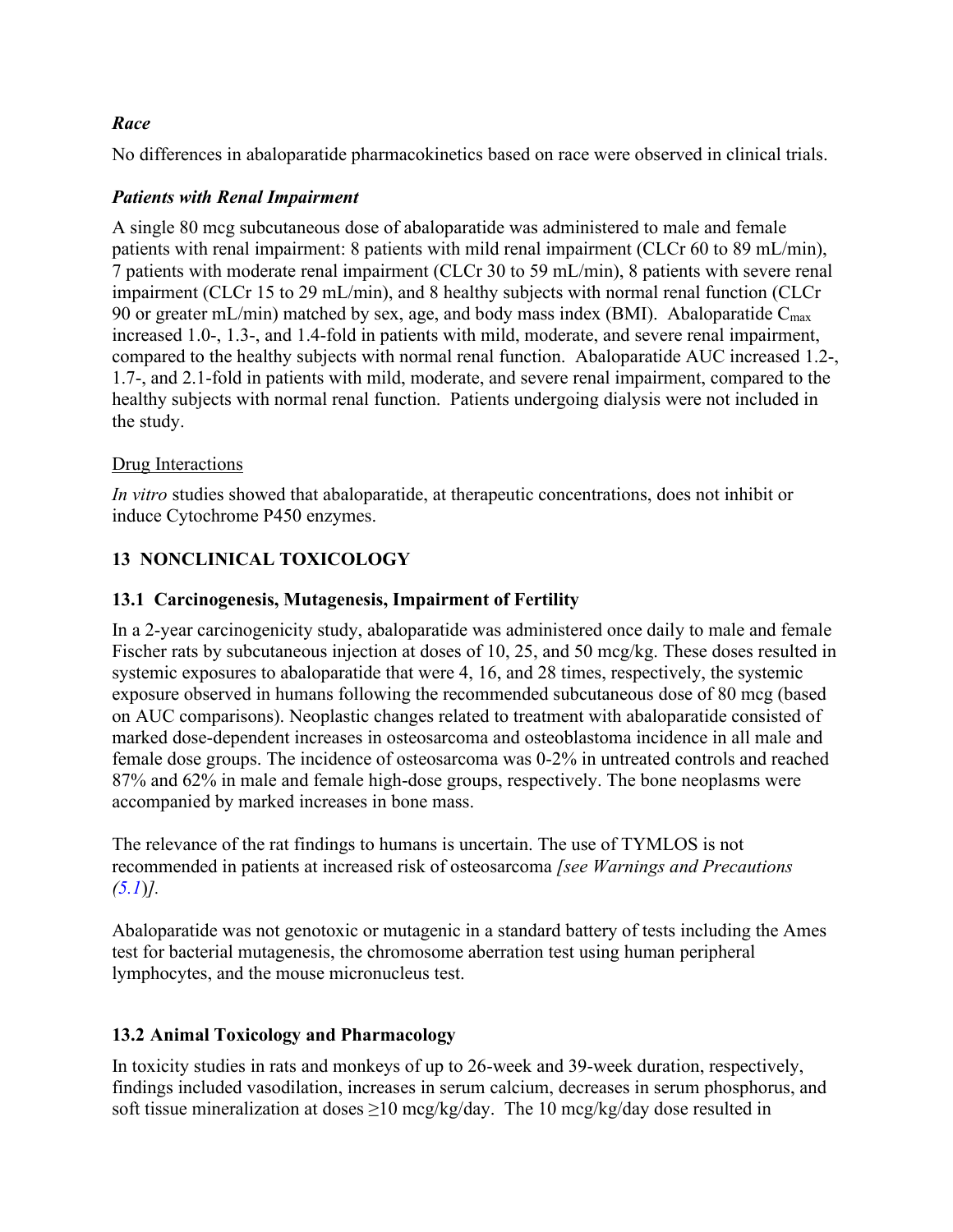systemic exposures to abaloparatide in rats and monkeys that were 2 and 3 times, respectively, the exposure in humans at daily subcutaneous doses of 80 mcg.

Pharmacologic effects of abaloparatide on the skeleton were assessed in 12- and 16-month studies in ovariectomized (OVX) rats and monkeys, at doses up to 11 and 1 times human exposure at the recommended subcutaneous dose of 80 mcg, respectively (based on AUC comparisons). In these animal models of postmenopausal osteoporosis, treatment with abaloparatide resulted in dose-dependent increases in bone mass at vertebral and/or nonvertebral sites, correlating with increases in bone strength. The anabolic effect of abaloparatide was due to the predominant increase in osteoblastic bone formation and was evidenced by increases in trabecular thickness and/or cortical thickness due to endosteal bone apposition. Abaloparatide maintained or improved bone quality at all skeletal sites evaluated and did not cause any mineralization defects.

### <span id="page-11-0"></span>**14 CLINICAL STUDIES**

#### **Efficacy Study in Women with Postmenopausal Osteoporosis**

The efficacy of TYMLOS for the treatment of postmenopausal osteoporosis was evaluated in Study 003 (NCT 01343004), an 18-month, randomized, multicenter, double-blind, placebocontrolled clinical trial in postmenopausal women aged 49 to 86 years (mean age of 69) who were randomized to receive TYMLOS 80 mcg ( $N = 824$ ) or placebo ( $N = 821$ ) given subcutaneously once daily. Approximately 80% of patients were Caucasian, 16% were Asian, and 3% were Black; 24% were Hispanic. At baseline, the mean T-scores were -2.9 at the lumbar spine, -2.1 at the femoral neck, and -1.9 at the total hip. At baseline, 24% of patients had at least one prevalent vertebral fracture and 48% had at least one prior nonvertebral fracture. Patients took daily supplemental calcium (500 to 1000 mg) and vitamin D (400 to 800 IU).

The efficacy study was extended as Study 005 (NCT 01657162), an open-label study where patients were no longer receiving TYMLOS or placebo but were maintained in their original randomized treatment group and received 70 mg alendronate weekly, with calcium and vitamin D supplements for 6 months. Study 005 enrolled 1139 patients, representing 92% of patients who completed Study 003. This included 558 patients who had previously received TYMLOS and 581 patients who had previously received placebo. The cumulative 25-month efficacy dataset included 18 months of exposure to TYMLOS or placebo in Study 003, 1 month of no treatment, followed by 6 months of alendronate therapy in Study 005. Study 005 was then continued to complete 18 months of additional alendronate exposure during which time patients were no longer blinded to their original Study 003 treatment group.

#### Effect on New Vertebral Fractures

The primary endpoint was the incidence of new vertebral fractures in patients treated with TYMLOS compared to placebo. TYMLOS resulted in a significant reduction in the incidence of new vertebral fractures compared to placebo at 18 months (0.6% TYMLOS compared to 4.2% placebo,  $p \le 0.0001$ ). The absolute risk reduction in new vertebral fractures was 3.6% at 18 months and the relative risk reduction was 86% for TYMLOS compared to placebo (Table 2). The incidence of new vertebral fractures at 25 months was 0.6% in patients treated with TYMLOS then alendronate, compared to 4.4% in patients treated with placebo then alendronate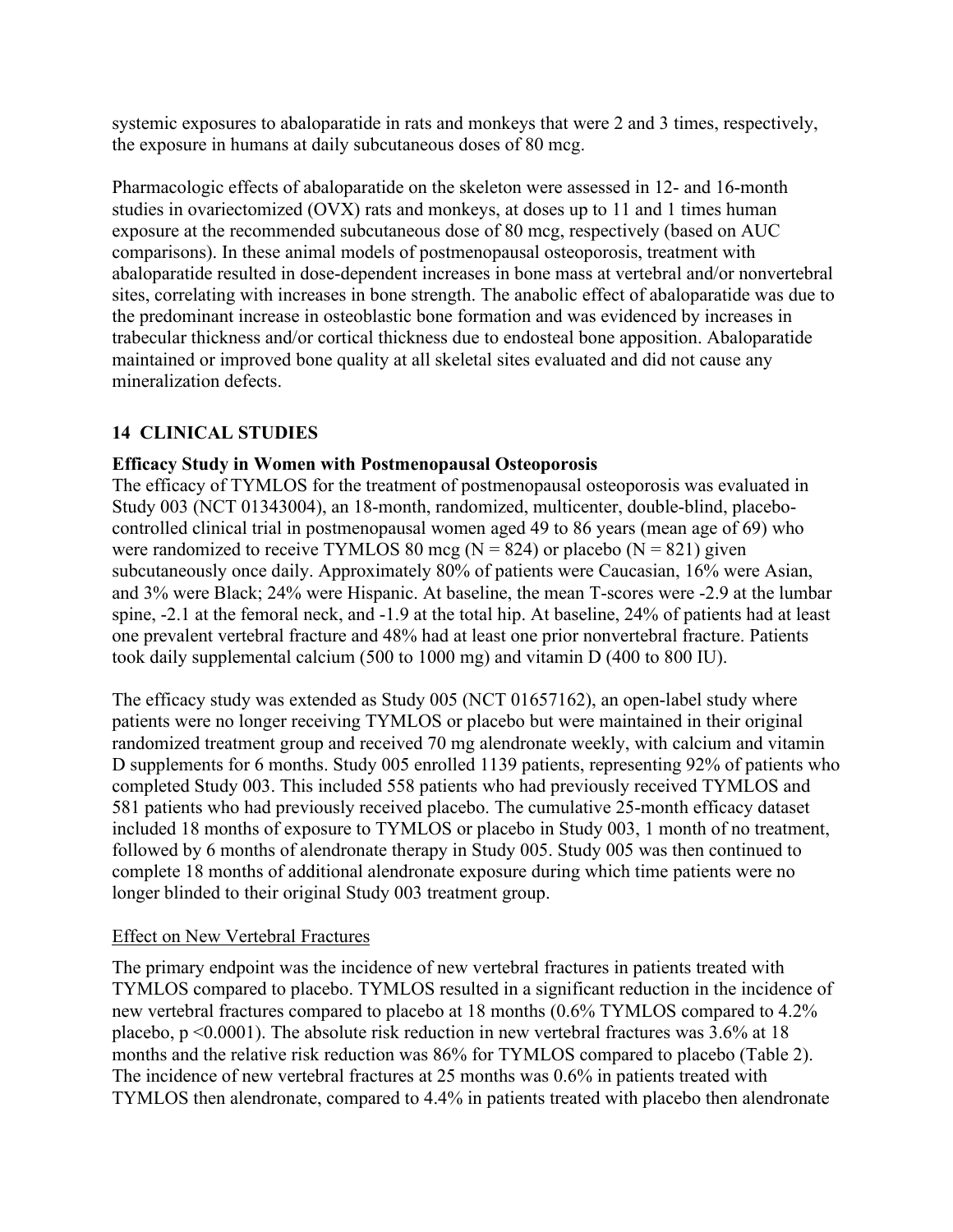( $p \le 0.0001$ ). The relative risk reduction in new vertebral fractures at 25 months was 87% for patients treated with TYMLOS then alendronate, compared to patients treated with placebo then alendronate, and the absolute risk reduction was 3.9% (Table 2). After 24 months of open-label alendronate therapy, the vertebral fracture risk reduction achieved with TYMLOS therapy was maintained.

| Table 2: Percentage of Postmenopausal Women with Osteoporosis with New Vertebral |
|----------------------------------------------------------------------------------|
| <b>Fractures (modified Intent to Treat population)</b> **                        |

|               | <b>Percentage of Postmenopausal</b><br><b>Women With Fractures</b>    |                                                                 | <b>Absolute Risk</b>                                | <b>Relative Risk</b>                                |
|---------------|-----------------------------------------------------------------------|-----------------------------------------------------------------|-----------------------------------------------------|-----------------------------------------------------|
|               | <b>TYMLOS</b><br>$(N=690*)$<br>$\frac{1}{2}$                          | <b>Placebo</b><br>$(N=711*)$<br>$\frac{6}{6}$                   | Reduction $(\% )$<br>$(95\% \text{ CI}^{\ddagger})$ | Reduction $(\% )$<br>$(95\% \text{ CI}^{\ddagger})$ |
| 0-18 months   | 0.6                                                                   | 4.2                                                             | 3.6<br>(2.1, 5.4)                                   | 86<br>(61, 95)                                      |
|               | <b>TYMLOS/</b><br><b>Alendronate</b><br>$(N=544^{\dagger})$<br>$(\%)$ | Placebo/<br><b>Alendronate</b><br>$(N=568^{\dagger})$<br>$(\%)$ |                                                     |                                                     |
| $0-25$ months | 0.6                                                                   | 4.4                                                             | 3.9<br>(2.1, 5.9)                                   | 87<br>(59, 96)                                      |

\* Includes patients who had both pre- and post-treatment spine radiographs in Study 003

**†** Includes patients who had both pre- and post-treatment spine radiographs in Study 005

‡ Confidence Interval

#### Effect on Nonvertebral Fractures

TYMLOS resulted in a significant reduction in the incidence of nonvertebral fractures at the end of the 18 months of treatment plus 1 month follow-up where no drug was administered (2.7% for TYMLOS-treated patients compared to 4.7% for placebo-treated patients). The relative risk reduction in nonvertebral fractures for TYMLOS compared to placebo was  $43\%$  (logrank test p = 0.049) and the absolute risk reduction was 2.0%.

Following 6 months of alendronate treatment in Study 005, the cumulative incidence of nonvertebral fractures at 25 months was 2.7% for women in the prior TYMLOS group compared to 5.6% for women in the prior placebo group (Figure 2). At 25 months, the relative risk reduction in nonvertebral fractures was 52% (logrank test  $p = 0.017$ ) and the absolute risk reduction was 2.9%.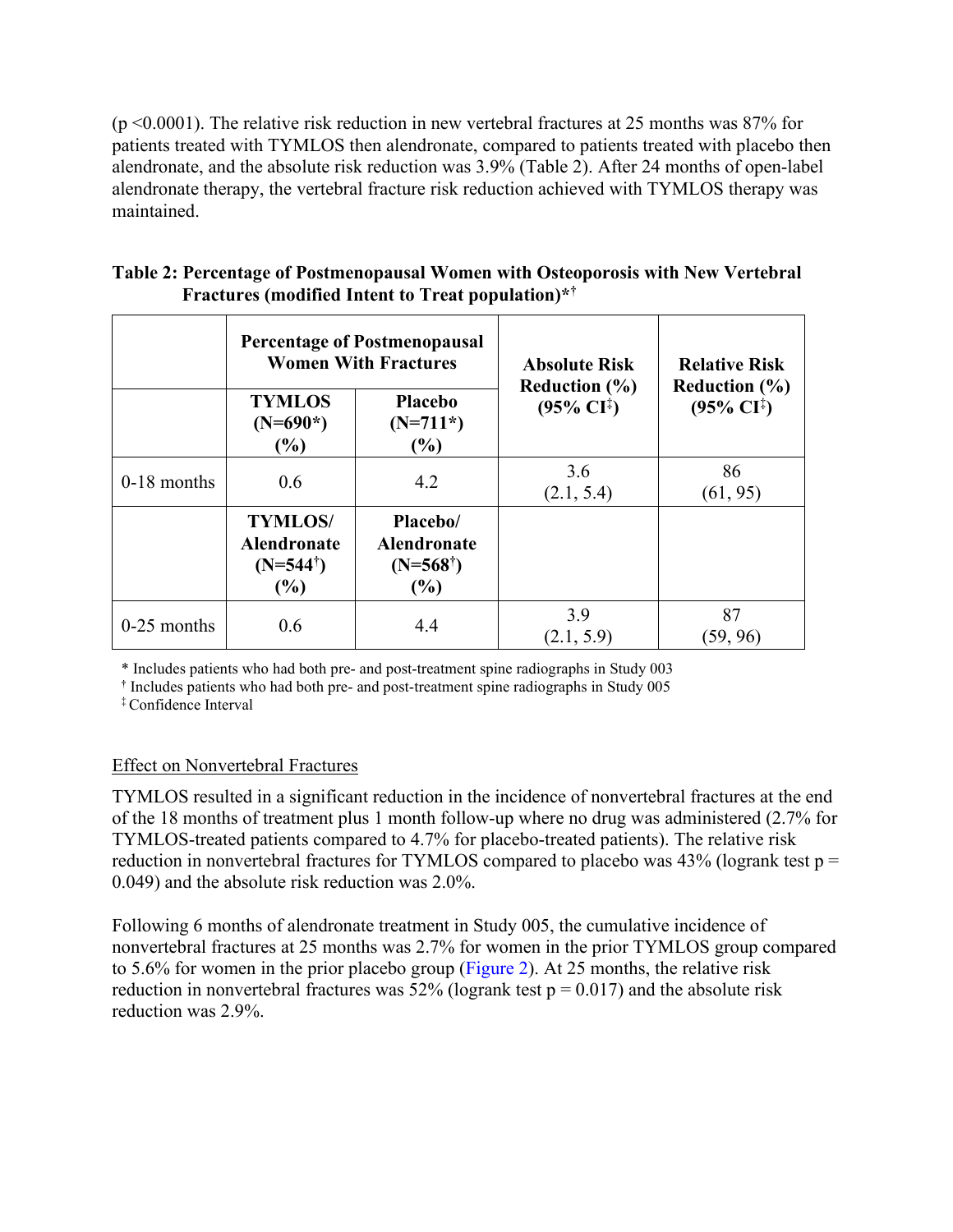



\* Excludes fractures of the sternum, patella, toes, fingers, skull and face and those associated with high trauma. <sup>†</sup> Includes patients randomized in Study 003

TYMLOS demonstrated consistent reductions in the risk of vertebral and nonvertebral fractures regardless of age, years since menopause, presence or absence of prior fracture (vertebral, nonvertebral) and BMD at baseline.

#### Effect on Bone Mineral Density (BMD)

Treatment with TYMLOS for 18 months in Study 003 resulted in significant increases in BMD compared to placebo at the lumbar spine, total hip and femoral neck, each with  $p<0.0001$  (Table 3). Similar findings were seen following 6 months of alendronate treatment in Study 005 (Table 3).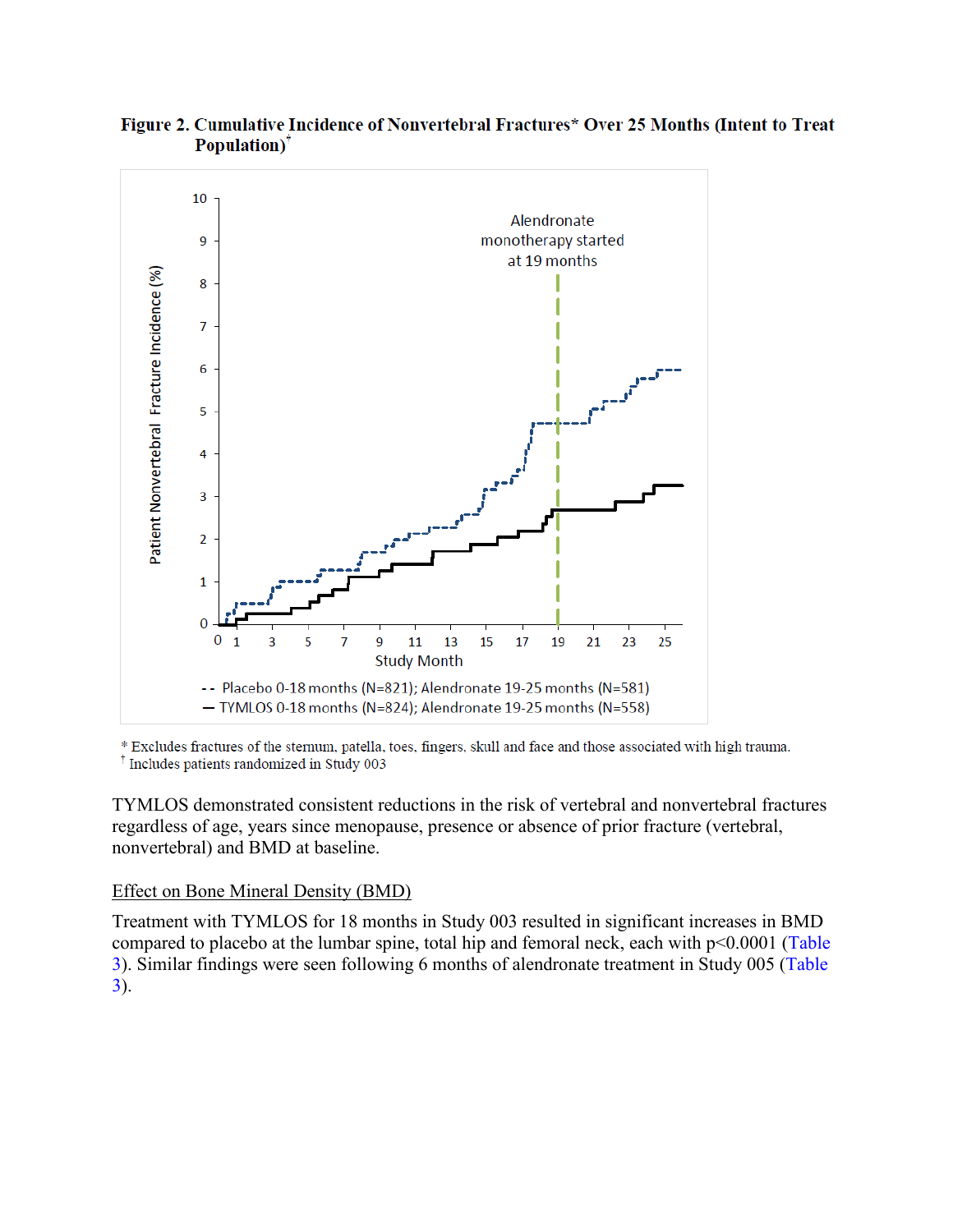**Table 3: Mean Percent Changes in Bone Mineral Density (BMD) From Baseline to Endpoint in Postmenopausal Women with Osteoporosis (Intent to Treat Population)\*†** ‡

|                     | <b>TYMLOS</b><br>$(N=824^*)$<br>(%)                                | <b>Placebo</b><br>$(N=821^*)$<br>(%)                         | <b>Treatment Difference (%)</b><br>$(95\% \text{ CI}^{\$})$ |
|---------------------|--------------------------------------------------------------------|--------------------------------------------------------------|-------------------------------------------------------------|
| <b>18 Months</b>    |                                                                    |                                                              |                                                             |
| Lumbar Spine        | 9.2                                                                | 0.5                                                          | 8.8(8.2, 9.3)                                               |
| Total Hip           | 3.4                                                                | $-0.1$                                                       | 3.5(3.3, 3.8)                                               |
| <b>Femoral Neck</b> | 2.9                                                                | $-0.4$                                                       | 3.3(3.0, 3.7)                                               |
|                     | <b>TYMLOS/</b><br><b>Alendronate</b><br>$(N=558^{\dagger})$<br>(%) | Placebo/<br><b>Alendronate</b><br>$(N=581^{\dagger})$<br>(%) |                                                             |
| 25 Months           |                                                                    |                                                              |                                                             |
| Lumbar Spine        | 12.8                                                               | 3.5                                                          | 9.3(8.6, 10.1)                                              |
| Total Hip           | 5.5                                                                | 1.4                                                          | 4.1 $(3.7, 4.5)$                                            |
| <b>Femoral Neck</b> | 4.5                                                                | 0.5                                                          | 4.1 $(3.6, 4.6)$                                            |

\* Includes patients randomized in Study 003

**†** Includes patients enrolled in Study 005

‡ Last-observation-carried-forward

**§** Confidence Interval

TYMLOS demonstrated consistent increases in BMD regardless of age, years since menopause, race, ethnicity, geographic region, presence or absence of prior fracture (vertebral, nonvertebral), and BMD at baseline.

#### Effect on Bone Histology

Bone biopsy specimens were obtained from 71 patients with osteoporosis after  $12 - 18$  months of treatment (36 in the TYMLOS group and 35 in the placebo group). Of the biopsies obtained, 55 were adequate for quantitative histomorphometry assessment (27 in the TYMLOS group and 28 in the placebo group). Qualitative and quantitative histology assessment showed normal bone architecture and no evidence of woven bone, marrow fibrosis, or mineralization defects.

### <span id="page-14-0"></span>**16 HOW SUPPLIED/STORAGE AND HANDLING**

#### <span id="page-14-1"></span>**16.1 How Supplied**

TYMLOS injection is supplied as a pre-assembled single-patient-use disposable pen (NDC 70539-001-01) packaged in a cardboard carton (NDC 70539-001-02) with the Instructions for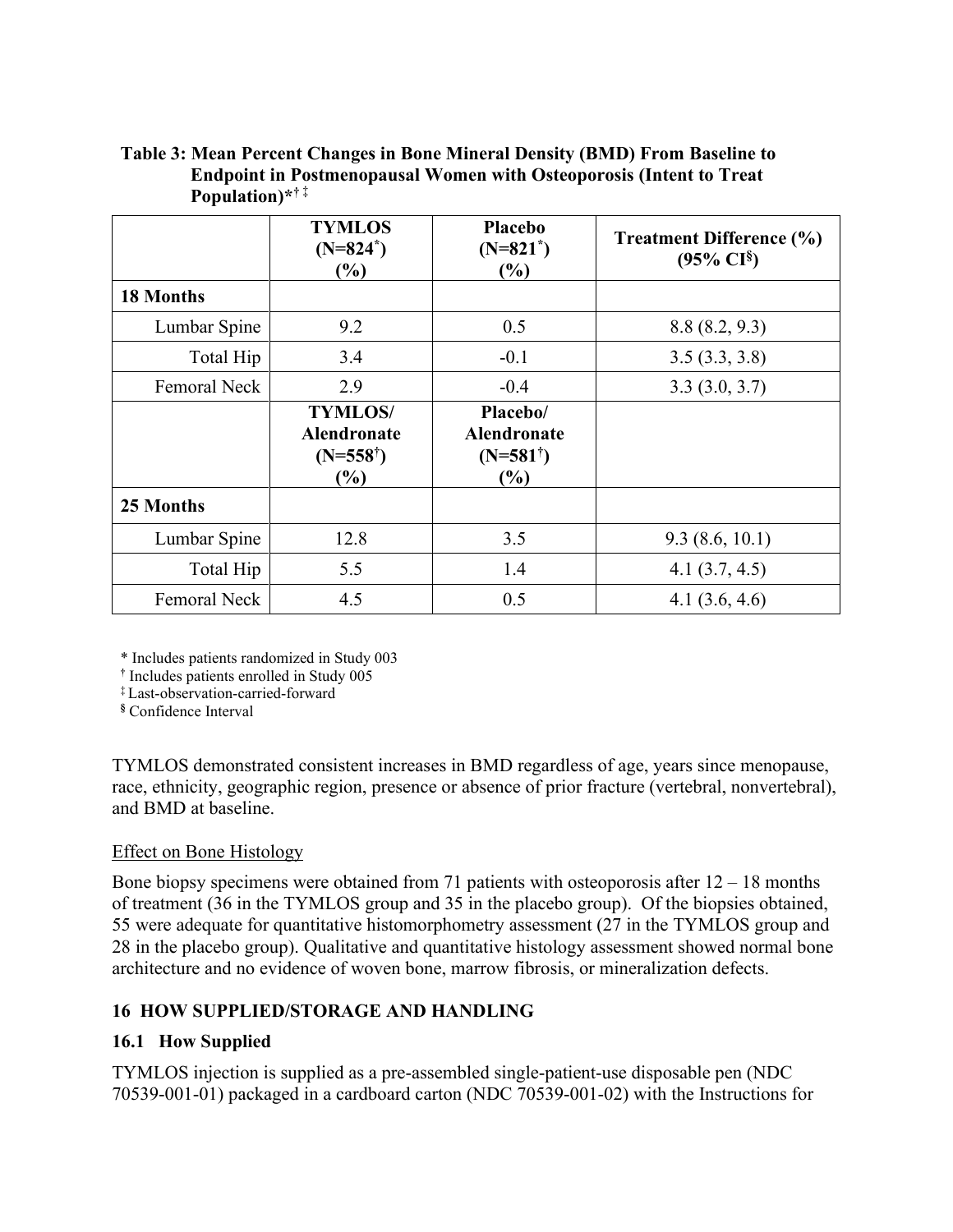Use and Medication Guide. Each disposable pen embodies a glass cartridge that contains 3120 mcg of abaloparatide in 1.56 mL (2000 mcg/mL) of sterilized, clear, colorless fluid. Each pen provides a 30-day supply for once daily injection of 80 mcg abaloparatide in 40 mcL.

Sterile needles are not included.

### **16.2 Storage and Handling**

- <span id="page-15-0"></span>• Before first use, store TYMLOS in a refrigerator between  $2^{\circ}$ C to  $8^{\circ}$ C (36 $^{\circ}$ F to 46 $^{\circ}$ F).
- After first use, store for up to 30 days at  $20^{\circ}$ C to  $25^{\circ}$ C (68°F to 77°F).
- Do not freeze or subject to heat.

### <span id="page-15-1"></span>**17 PATIENT COUNSELING INFORMATION**

Advise the patient to read the FDA-approved patient labeling (Medication Guide and Instructions for Use).

#### Risk of Osteosarcoma

Advise patients that the active ingredient in TYMLOS, abaloparatide, caused a dose-dependent increase in the incidence of osteosarcoma in male and female rats and that it is unknown whether TYMLOS will cause osteosarcoma in humans *[see Warnings and Precautions (5.1)].* 

Instruct patients to promptly report signs and symptoms of possible osteosarcoma such as persistent localized pain or occurrence of a new soft tissue mass that is tender to palpation.

### Hypercalcemia

Advise patients that TYMLOS may cause hypercalcemia and discuss the symptoms of hypercalcemia (e.g., nausea, vomiting, constipation, lethargy, muscle weakness) *[see Warnings and Precautions (5.3)].*

Instruct patients to promptly report signs and symptoms of hypercalcemia.

### Orthostatic Hypotension

Advise patients to sit or lie down if they feel lightheaded or have palpitations after the injection until their symptoms resolve. If these symptoms persist or worsen, advise patients to consult their healthcare provider before continuing treatment *[see Dosage and Administration (2.2)].*

#### Hypersensitivity Reactions

Advise patients to seek immediate medical attention if they experience signs or symptoms of a hypersensitivity reaction including anaphylaxis, dyspnea or urticaria *[see Contraindications (4) and Adverse Reactions (6.3)].*

#### Use of TYMLOS Pen

Instruct patients and caregivers who administer TYMLOS on how to properly use the TYMLOS pen and to follow sharps disposal recommendations *[see Dosage and Administration (2.2)]*.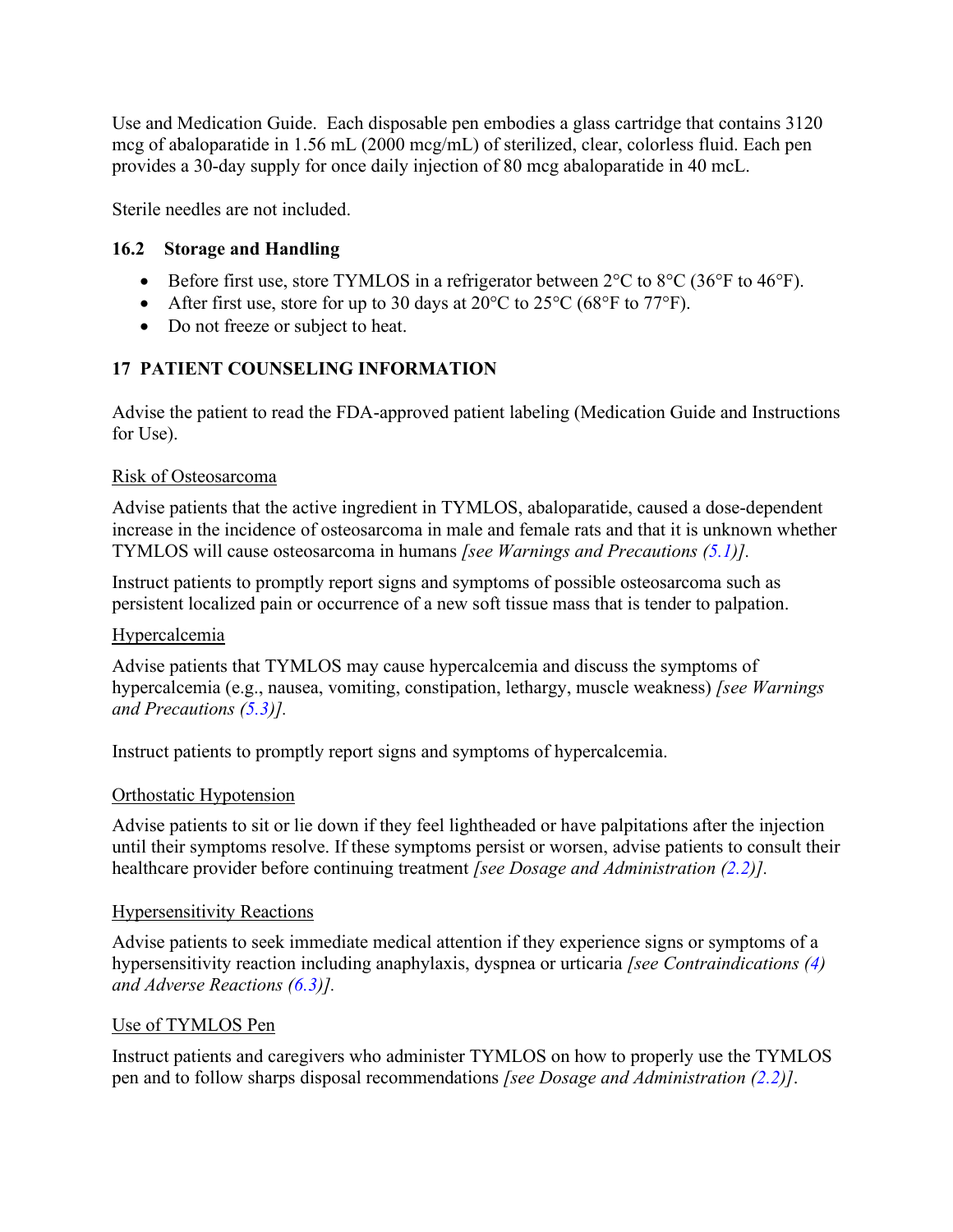Advise patients not to share their TYMLOS pen or needles with other patients and not to transfer the contents of the pen to a syringe.

Advise patients that each TYMLOS pen can be used for up to 30 days, and after the 30-day use period, to discard the TYMLOS pen, even if it still contains unused solution *[see How Supplied/Storage and Handling (16.2)]*.

Manufactured in Germany for: Radius Health, Inc. 22 Boston Wharf Road, 7<sup>th</sup> Floor Boston, MA 02210

TYMLOS is a registered trademark of Radius Health, Inc.

Copyright © 2017, Radius Health, Inc. All rights reserved.

Revised: December 2021 US-PI-000001-v6.0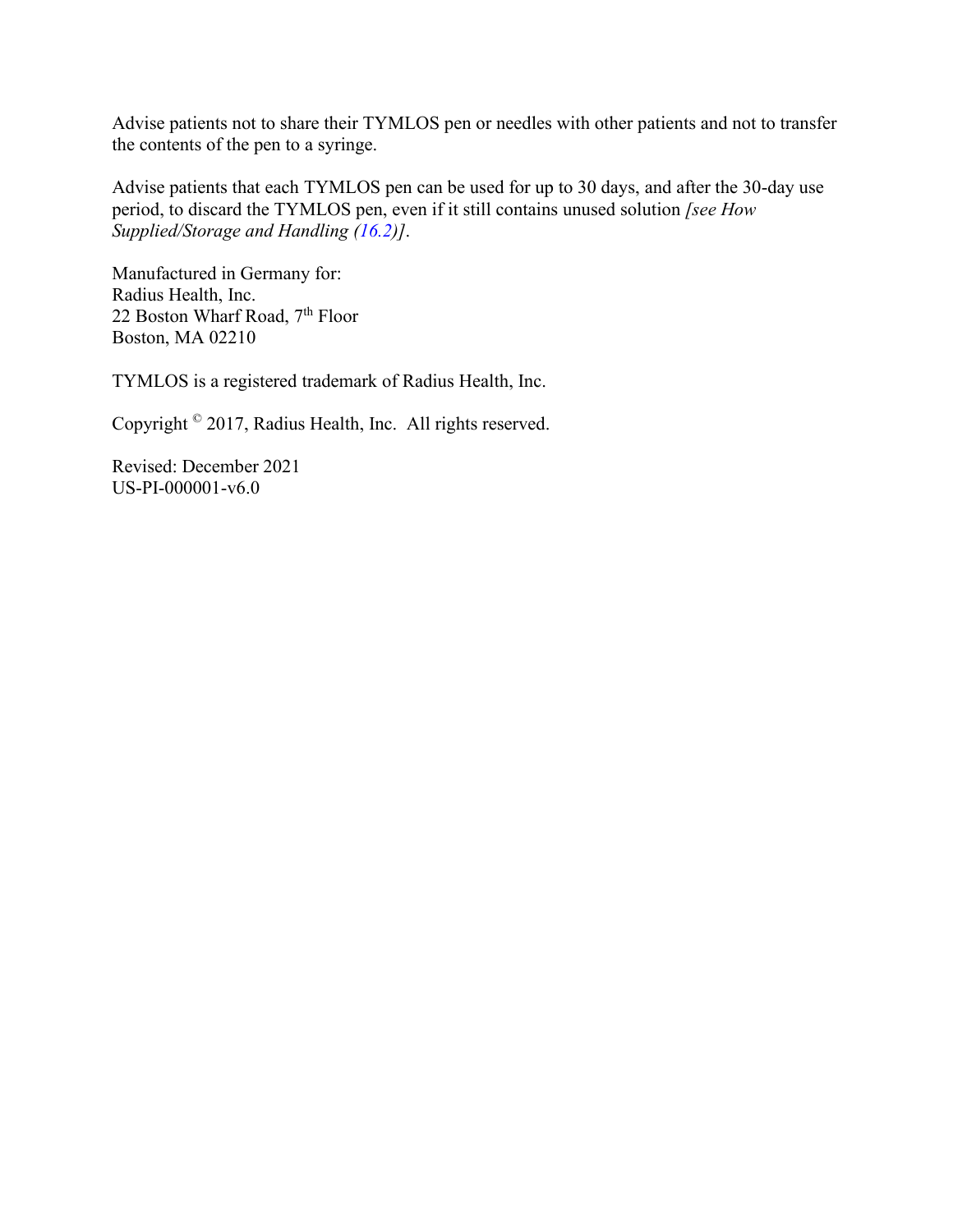#### **MEDICATION GUIDE TYMLOS® (tim lows') (abaloparatide) injection, for subcutaneous use**

#### **What is the most important information I should know about TYMLOS?**

#### **TYMLOS may cause serious side effects including:**

- **Possible bone cancer (osteosarcoma).** During animal drug testing, TYMLOS caused some rats to develop a bone cancer called osteosarcoma. It is not known if people who take TYMLOS will have a higher chance of getting osteosarcoma.
	- $\circ$  Tell your healthcare provider right away if you have pain in your bones, pain in any areas of your body that does not go away, or any new or unusual lumps or swelling under your skin that is tender to touch.

#### **What is TYMLOS?**

TYMLOS is a prescription medicine used to:

- decrease the chance of having a fracture of the spine and other bones in postmenopausal women with thinning and weakening bones (osteoporosis).
- treat osteoporosis in postmenopausal women who are at high risk for bone fracture.

It is not known if TYMLOS is safe and effective for children 18 years and younger.

It is not recommended that people use TYMLOS for more than 2 years during their lifetime.

TYMLOS should not be used in children and young adults whose bones are still growing.

#### **Do not take TYMLOS:**

if you had an allergic reaction to abaloparatide, or any of the other ingredients in TYMLOS. See the end of this Medication Guide for a complete list of ingredients in TYMLOS.

#### **Before you take TYMLOS, tell your healthcare provider about all of your medical conditions, including if you:**

- have Paget's disease of the bone or other bone disease.
- have or have had cancer in your bones.
- have or have had radiation therapy involving your bones.
- have or have had too much calcium in your blood.
- have or have had too much of an enzyme called alkaline phosphatase in your blood.
- have or have had an increase in your parathyroid hormone (hyperparathyroidism).
- will have trouble injecting yourself with the TYMLOS pen and do not have someone who can helpyou.
- are pregnant or plan to become pregnant. TYMLOS is not for pregnant women.
- are breastfeeding or plan to breastfeed. It is not known if TYMLOS passes into your breast milk. You and your healthcare provider should decide if you will take TYMLOS or breastfeed. You should not doboth.

**Tell your healthcare provider about all the medicines you take,** including prescription and over-the-counter medicines, vitamins, and herbal supplements.

Know the medicines you take. Keep a list of them to show your healthcare provider or pharmacist each time you get a new medicine.

#### **How should I use TYMLOS?**

- Read the detailed **Instructions for Use** provided with your medicine.
- Use TYMLOS exactly as your healthcare provider tells you to use it.
- Do not try to inject TYMLOS yourself until you or your caregiver receive training from a healthcare provider on the right way to use the TYMLOS pen.
- You should receive your first several injections of TYMLOS where you can sit or lie down if necessary, until you know how it affects you.
- Inject TYMLOS 1 time each day into your lower stomach area (abdomen) just under your skin (subcutaneous). Avoid giving your injection within the 2-inch area around your belly button (navel).
- Talk to your healthcare provider about how to change (rotate) your injection site for each injection. Do not give TYMLOS in your veins (intravenously) or deep into your muscles (intramuscularly).
- You can take TYMLOS with or without food or drink.
- Take TYMLOS at about the same time each day.
- If you forget or cannot take TYMLOS at your usual time, take it as soon as you can on that day.
- The TYMLOS pen has enough medicine for 30 days. It is set to give 1 dose of medicine with each injection. Do not take more than 1 injection in the same day.
- Do not transfer the medicine from the TYMLOS pen to a syringe. This can cause you to use the wrong doseof TYMLOS. If you do not have pen needles to use with your TYMLOS pen, talk with your healthcare provider.